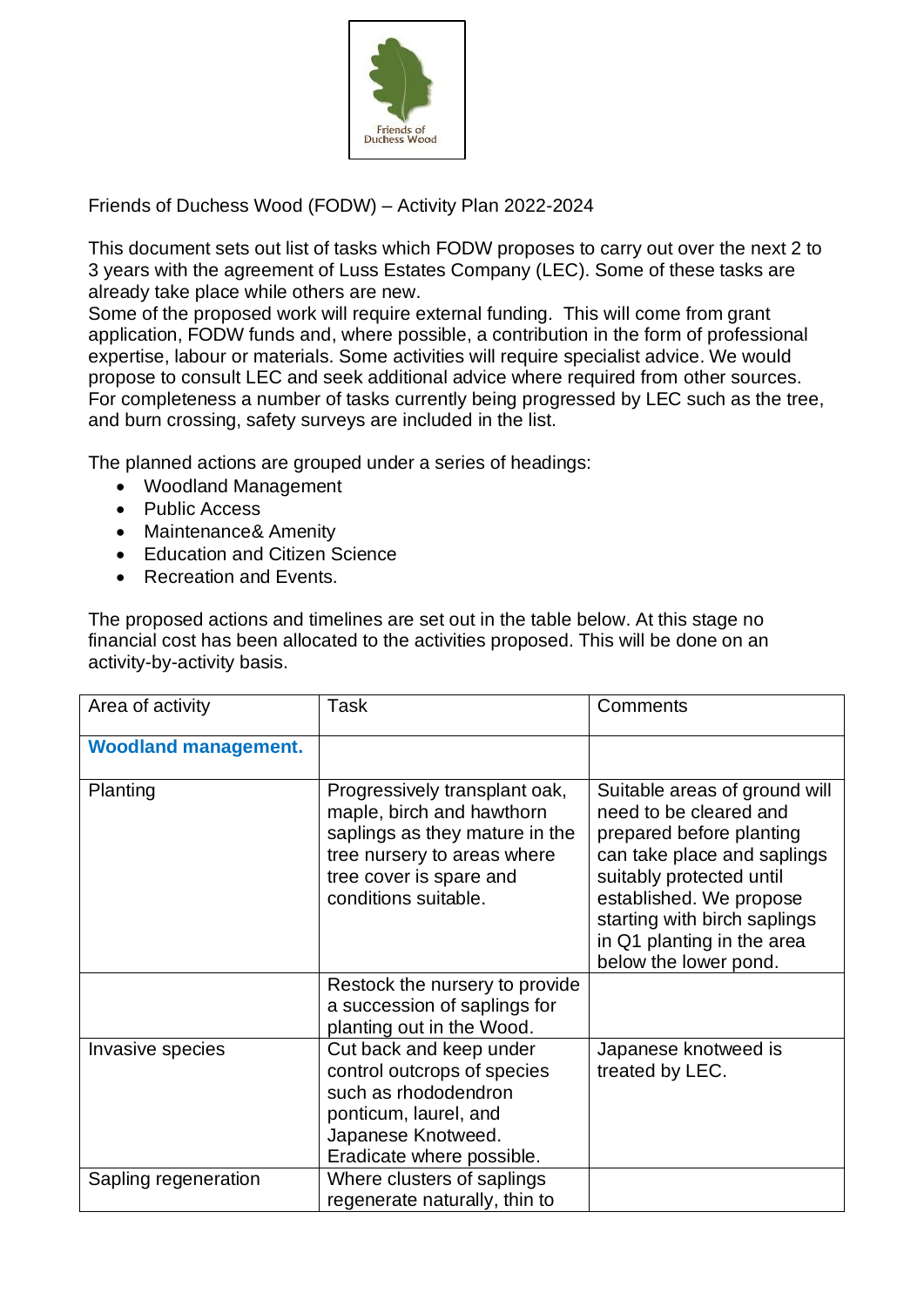|                                                | remove the weaker plants and<br>select and protect stronger<br>plants.                                                                                                                                                                                                                                                                    |                                                                                                               |
|------------------------------------------------|-------------------------------------------------------------------------------------------------------------------------------------------------------------------------------------------------------------------------------------------------------------------------------------------------------------------------------------------|---------------------------------------------------------------------------------------------------------------|
| Sycamore                                       | Cut back sycamore<br>regeneration on old stumps<br>and cut down smaller<br>sycamore particularly in<br>compartments 2 and 3 and<br>where sycamore is the<br>dominant species                                                                                                                                                              | Compartment map attached                                                                                      |
| Juvenile tree plantations                      | Manage the 100 oak<br>plantation (compartment 3) to<br>select a few trees for<br>development to maturity.<br>Manage the small plantation<br>of maple and cherry<br>(compartment 4) to select one<br>max two trees for<br>development to maturity                                                                                          | Specialist advice needed.                                                                                     |
| Felled and fallen trees                        | Where manageable, collect<br>timber with a view to offering<br>for supply for donations.                                                                                                                                                                                                                                                  | Support from tree surgeons<br>needed to manage<br>collection of timber from<br>large trees.                   |
| Tree safety survey                             | LEC to follow up on the recent<br>tree safety survey.                                                                                                                                                                                                                                                                                     | FODW to provide assistance<br>where practical and safe for<br>volunteers.                                     |
| <b>Visitor Access Amenity</b>                  |                                                                                                                                                                                                                                                                                                                                           |                                                                                                               |
| <b>All-Abilities Paths</b>                     | Extend the All-Abilities path<br>network to cross the Pony<br>Field to join up with the new<br>path to Duchess Gait and from<br>the car park to the lower<br>wildlife pond.                                                                                                                                                               | Funding required<br>(Note: The link path behind<br><b>Duchess Gait is fast</b><br>becoming non-all-abilities) |
| Signage                                        | Review and update the<br>welcome boards at the main<br>entrances to the Wood.<br>Install additional fingerpost<br>direction signage as<br>appropriate including<br>application to A&BC for a<br>brown tourism sign off Rhu<br>Road Higher to the car park.<br>Maintain colour coded way<br>markers to indicate routes<br>around the Wood. | Discuss map board and<br>welcome boards with LEC.                                                             |
| Information Boards and<br>information leaflets | Update and replace visitor<br>information boards and<br>include QR codes to direct<br>visitors to additional                                                                                                                                                                                                                              | Funding required.<br>Review leaflets periodically<br>and update if necessary                                  |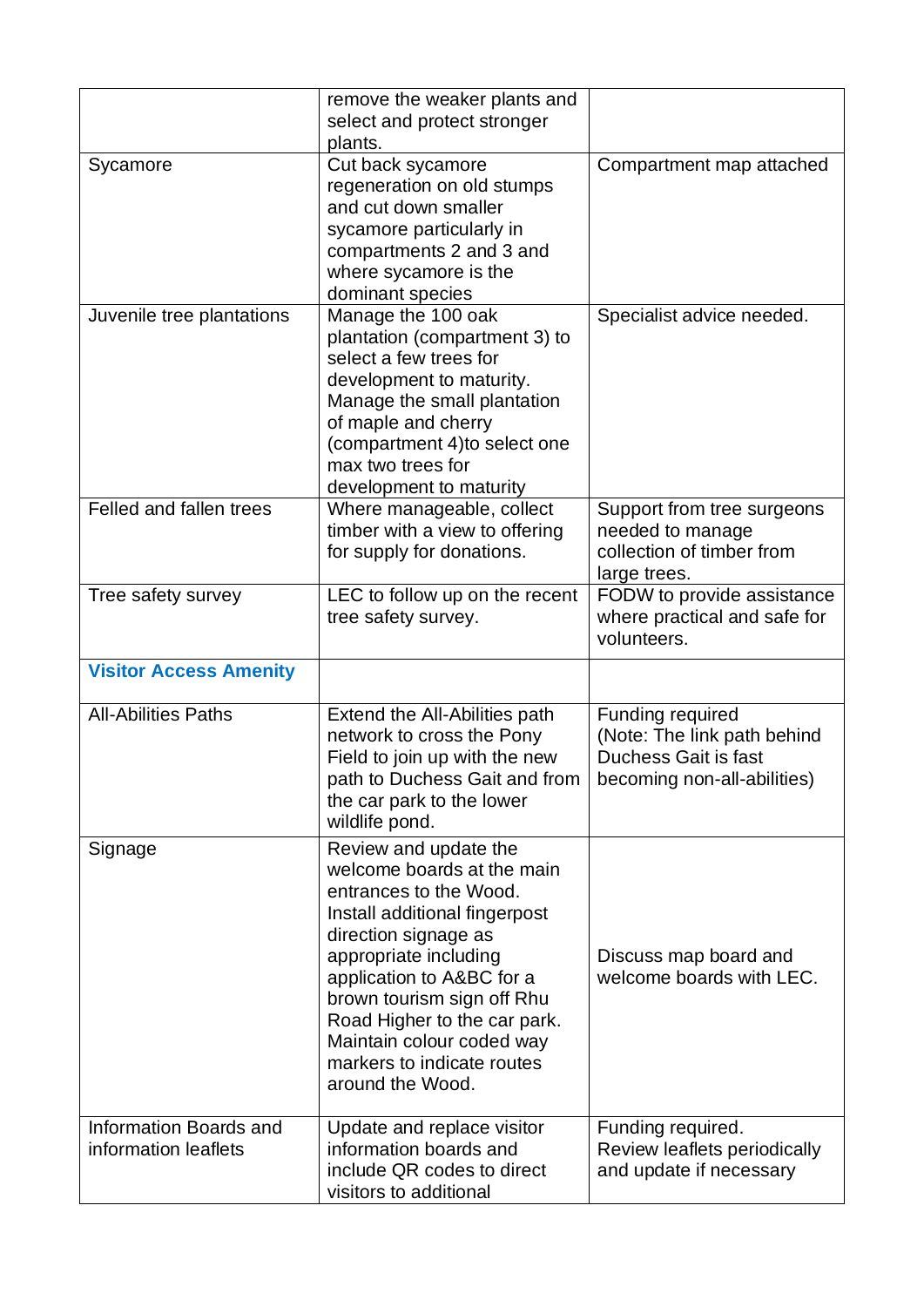|                                                                                           | information on the web site.<br>Maintain leaflet holders and<br>keep supplied (membership,<br>spring flower walk and top 10<br>things to see and do leaflets).                                        |                                                                                                                        |
|-------------------------------------------------------------------------------------------|-------------------------------------------------------------------------------------------------------------------------------------------------------------------------------------------------------|------------------------------------------------------------------------------------------------------------------------|
| Map Boards                                                                                | Update to include new path to<br>Duchess Gait, wildlife ponds<br>and remove reference to<br>A&BC.                                                                                                     | Funding possibly required.<br>Include LEC in discussions.                                                              |
| Social Media                                                                              | Make use ofsocial media<br>(Facebook and Website) to<br>encourage membership and<br>raise awareness of activities in<br>the Wood.                                                                     |                                                                                                                        |
| <b>Outdoor Access Code</b>                                                                | Provide information to visitors<br>on the Scottish Outdoor<br>Access Code.                                                                                                                            | Include latest version on<br>map board update and<br><b>Information Boards</b>                                         |
| <b>Maintenance</b>                                                                        |                                                                                                                                                                                                       |                                                                                                                        |
| Footpaths                                                                                 | Initiate repairs to paths and<br>associated drainage,<br>particularly the All-Abilities<br>Path, as required.                                                                                         | Some funding may be<br>necessary depending on the<br>extent and cost of repairs                                        |
| Bridges.<br>Wooden Bridges (east of<br>the Pony Field and mid-<br>way along the top path) | Regularly check for wear and<br>damage and initiate repairs as<br>necessary.                                                                                                                          | Bridges may need to be<br>temporarily closed to allow<br>work to be done safely.                                       |
|                                                                                           | Investigate options for<br>replacing these wooden<br>bridges with a more<br>permanent structures (culverts<br>or small span bridges)                                                                  | Significant funding required.<br>May require SEPA approval.                                                            |
| <b>Thurgood Bridge</b>                                                                    | Regularly check steps for<br>wear and replace risers and<br>repack with type 1 as<br>necessary. Check rails and<br>supports are secure and<br>repair as necessary.                                    | Some funding required for<br>materials. Bridge has to be<br>closed temporarily to allow<br>this work to be done safely |
| <b>Bridge survey</b>                                                                      | LEC to carry out a bridge and<br>burn crossing safety survey.                                                                                                                                         | Request LEC share this<br>information with FODW                                                                        |
| Seating                                                                                   | Check for condition and repair<br>as necessary.<br>Advise LEC of any new<br>memorial benches installed.                                                                                               |                                                                                                                        |
| Grass strimming and<br>brush cutting.                                                     | In season regularly strim the<br>Pony Field grass, between the<br>trees in the orchard, around<br>the lower pond and east of the<br>tree nursery including the<br>banks of the raised rugby<br>pitch. | Community Payback and if<br>possible Lomond School.                                                                    |